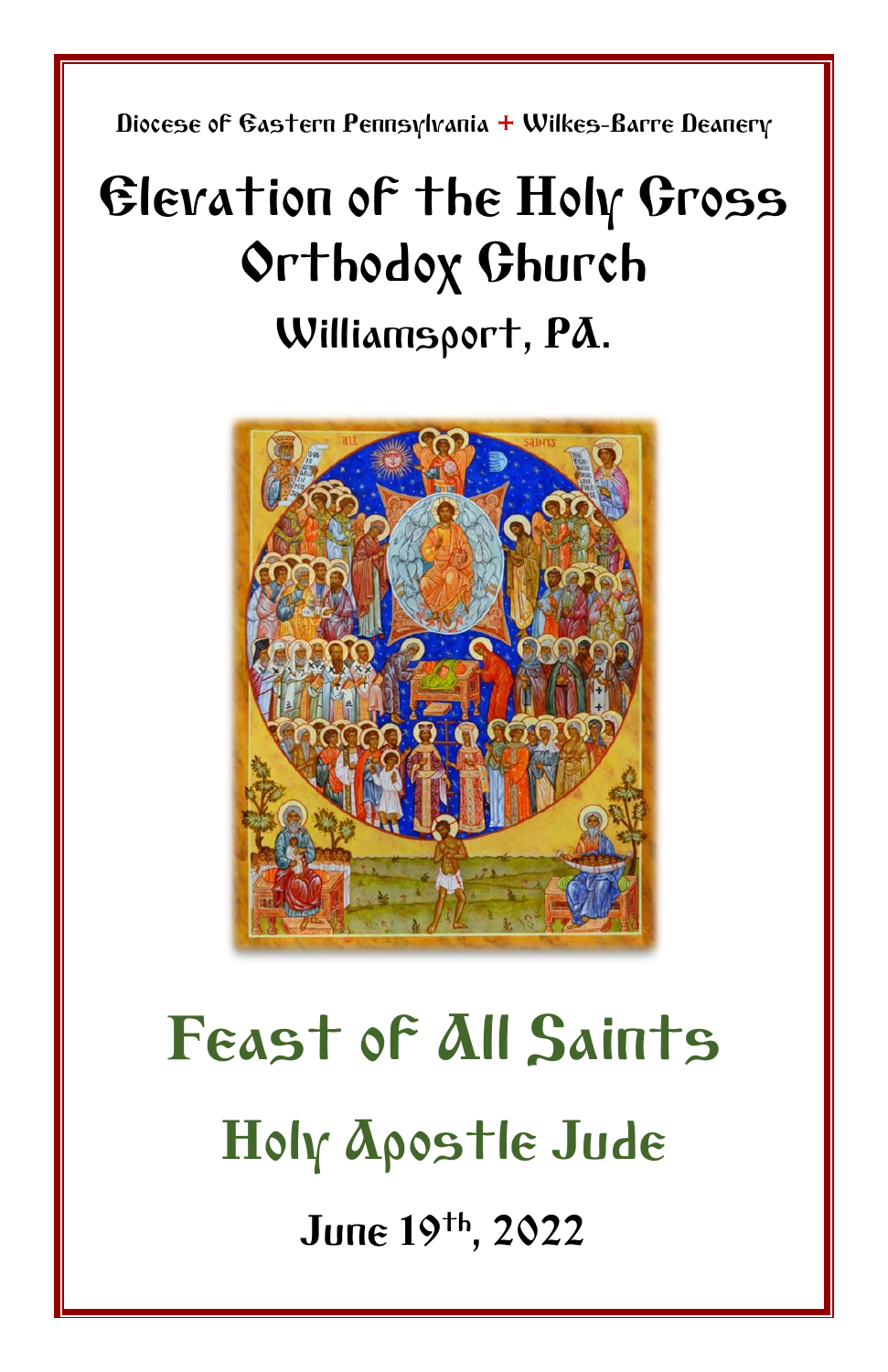### Elevation of the Holy Cross Orthodox Church

1725 Holy Cross Ln Williamsport, Pennsylvania 17701-2749 www.holycrosswilliamsport.org

Rev. Fr. Seraphim Reynolds, Pastor Office: 570.322.3020 (c) 717.576.3503 Email: priestseraphim@protonmail.com

#### *Today's Scripture Readings: Epistle: Hebrews 11:33-12:2*

*Gospel: St. Matthew 10:32-33, 37-38, 19:27-30*

### *Blessed Father's Day!*

*A festive welcome to everyone, and especially to our Fathers and visitors this morning! Please join us for some fellowship after in the Parish Hall!*

### **Services, Events & Announcements**

- + Sts. Peter & Paul Fast begins tomorrow, Monday June 20<sup>th</sup>.
- + *Compline/Bible Study – Wednesday June 22nd @ 5:30pm*

+ *Great Vespers – Saturday June 25th @ 5pm*

+ *Divine Liturgy - Sunday June 26th @ 10am (Hours @ 9:40) Fellowship following*

+ With the Blessing of His Eminence, Archbishop MARK, Many Years to our newly adjusted Parish Council!

### *Our Giving – June 12th , 2022*

Tithes/Offerings - \$1,970.00 / Online Giving - \$125.00 Candle Offerings – \$88.00 Love Offerings - \$170.00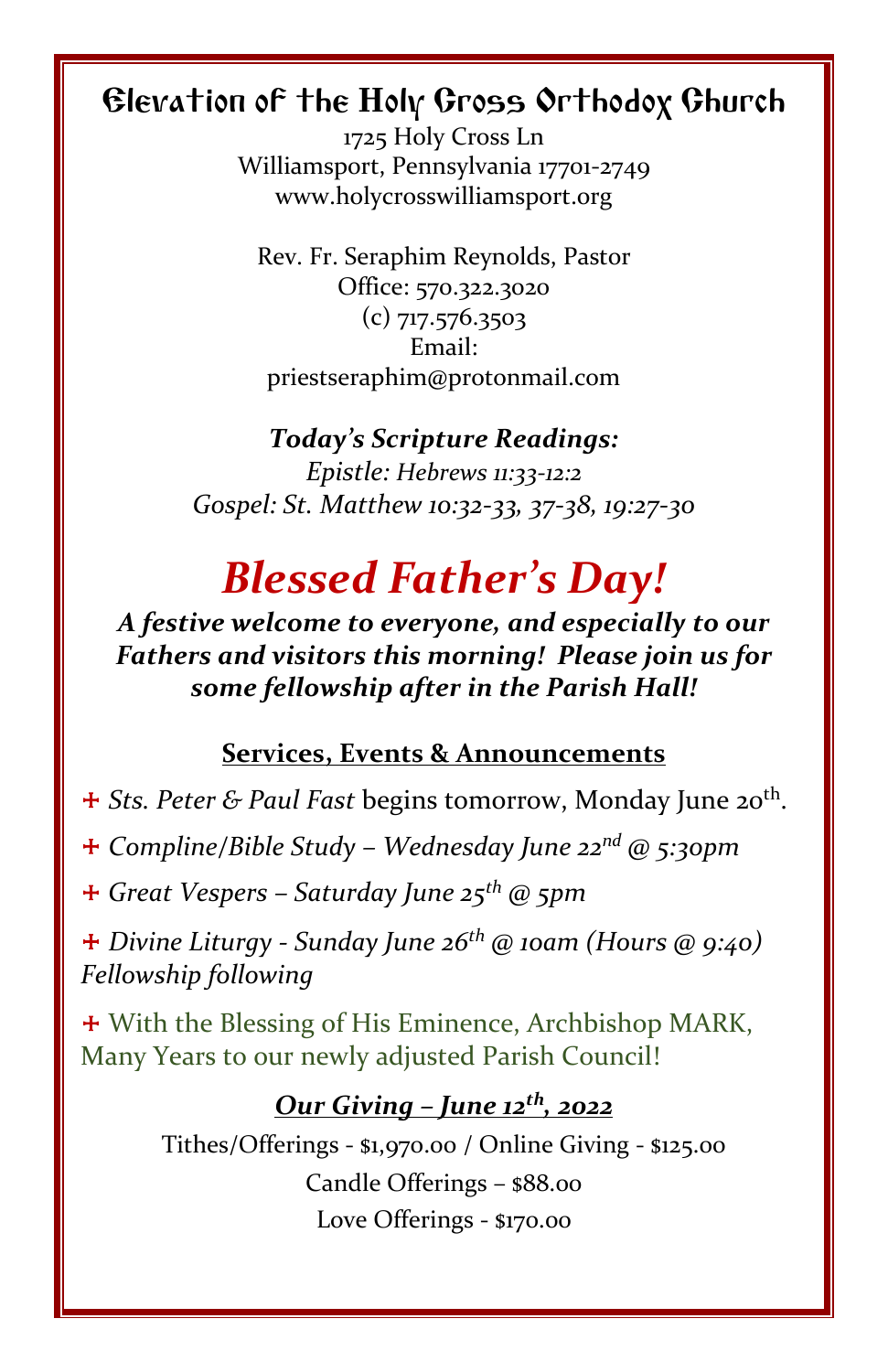*Regarding Holy Communion***:** Only those faithful who are Orthodox Christians and have **properly prepared themselves** by **fasting, prayer [i.e.,** *Prayers Before Communion***], recent confession**, and who were *at least present for the reading of the Epistle and Gospel* should approach to receive the Holy Eucharist. *We should all be at peace with each other too*. If you have any questions about Communion, please see Fr. Seraphim.

### *CONFESSION On Making a Good Confession*

Following His glorious Resurrection, as He appeared to His Disciples, Our Lord Jesus Christ gave the command that: "if you forgive the sins of any, they are forgiven them; if you retain the sins of any, they are retained (John 20:23)."

From that moment in history, the Church has seen Confession (or repentance) as one of the holy mysteries (or sacraments) of the Church, through which the penitent receives the divine forgiveness of Christ for any sins that are confessed.

The Lord Jesus Christ bestowed His authority upon the Church to forgive sins, and the priest or the bishop, as His representative on earth through his ordination, prays to God for the salvation of the penitent who repents of his sins, and God forgives through the priest. The Mystery of Holy Confession is holy because it connects God and His children, with the priest acting as the Bridge.

To make a good confession it is necessary to prepare oneself carefully, asking God to grant grace sufficient to make a